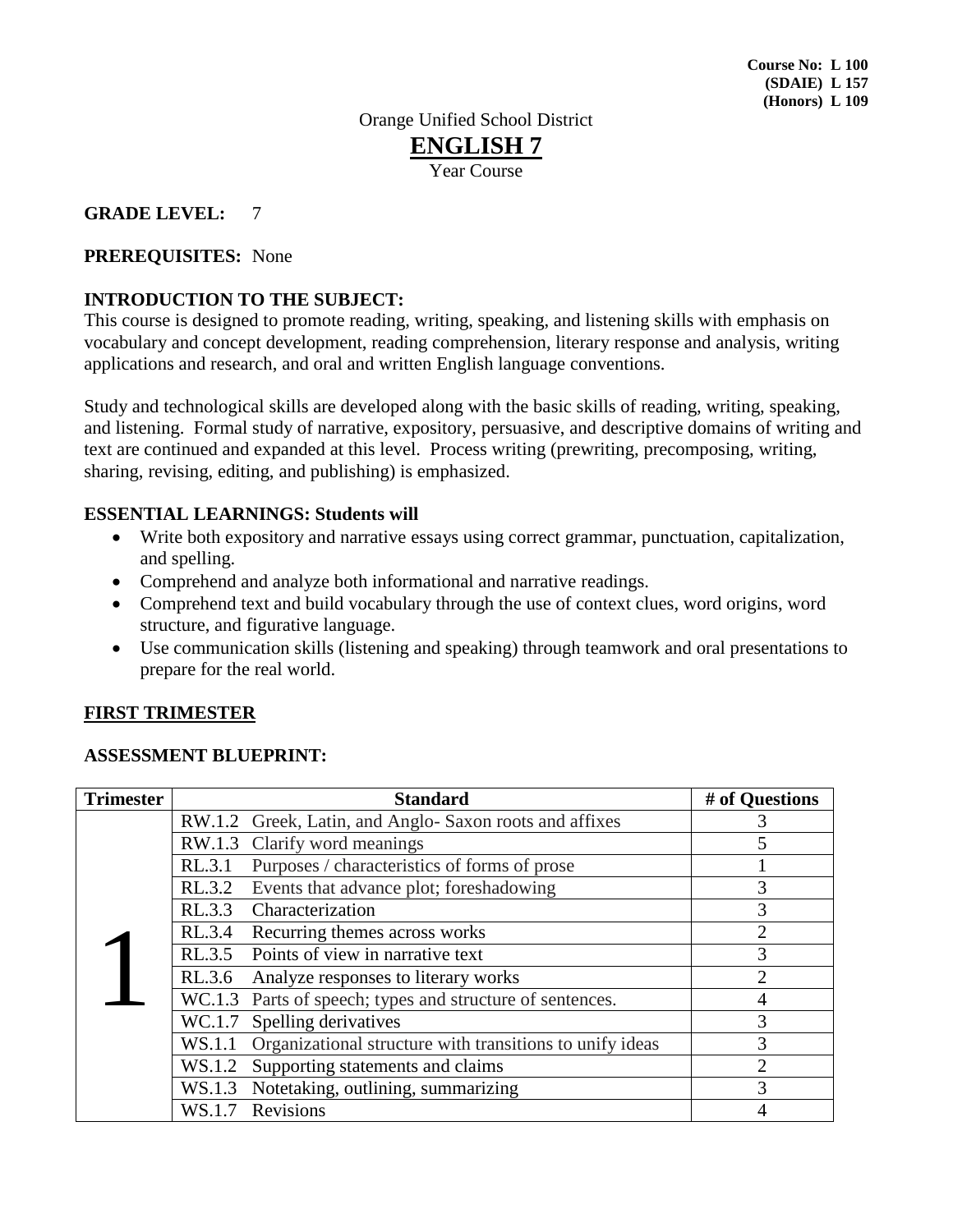| <u>PHRASE</u><br><i>i</i> indicates challenge story/passage – recommended for HONORS                                                                                                                                                                                                                                                                                                                                                                                                                                                                                                                                                                                                                                                                                                                                                                 | <b>Weeks</b>                                |
|------------------------------------------------------------------------------------------------------------------------------------------------------------------------------------------------------------------------------------------------------------------------------------------------------------------------------------------------------------------------------------------------------------------------------------------------------------------------------------------------------------------------------------------------------------------------------------------------------------------------------------------------------------------------------------------------------------------------------------------------------------------------------------------------------------------------------------------------------|---------------------------------------------|
| I.<br>Grammar<br>A. Nouns and Pronouns<br>B. Verbs<br>C. Adjectives and Adverbs<br>D. Prepositions<br>E. Conjunctions and Interjections                                                                                                                                                                                                                                                                                                                                                                                                                                                                                                                                                                                                                                                                                                              | ongoing<br>throughout<br>First<br>Trimester |
| II. Short Story<br>A. Required Core Literature<br>1. Seventh Grade (character) – page 116<br>2. All Summer in a Day (setting) – page 264<br>3. Treasure of Lemon Brown (theme) – page 466<br>4. The Third Wish (plot)(write modern day fairy tale) – page $168$<br><b>B.</b> Extended Literature<br>1. Rikki-Tikki-Tavi (plot) – page 408<br>2. Two Kinds from <i>The Joy Luck Club</i> (character) – page 16<br>3. A Boy and a Man from Banner in the Sky (plot) – page 180<br>4. After Twenty Years (plot) – page 428<br>5. The Third Level (setting) – page 64<br>6. $\triangle$ A Day's Wait (plot) – page 74<br>7. • Ribbons (theme) – page 466<br>8. The Hummingbird that Lived through Winter (theme) – page 146<br>9. Any short story from Prentice Hall Bronze<br>C. Writing<br>1. Summary<br>2. Narrative (autobiographical and fictional) | 7                                           |
| <b>III.</b> Novel<br>A. Core Literature (choose one from the following)<br>1. A Door in the Wall<br>2. Catherine, Called Birdy<br>3.<br>I, Juan de Pareja<br>Lupita Manana<br>4.<br>The Midwife's Apprentice<br>5.<br>The Clay Marble<br>6.<br>7. Adam of the Road<br>8. The Arabian Nights<br>The Sword in the Circle<br>9.<br>10. Oueen's Own Fool<br>11. A Proud Taste for Scarlet and Miniver<br>12. • The Prince and the Pauper<br>13. The Sword and the Stone                                                                                                                                                                                                                                                                                                                                                                                  | 4                                           |

- 14. A Christmas Carol
- 15. \* Beowulf—The New Telling
- 16. The Outlaws of Sherwood
- B. Writing
	- 1. Summary
	- 2. Response to Literature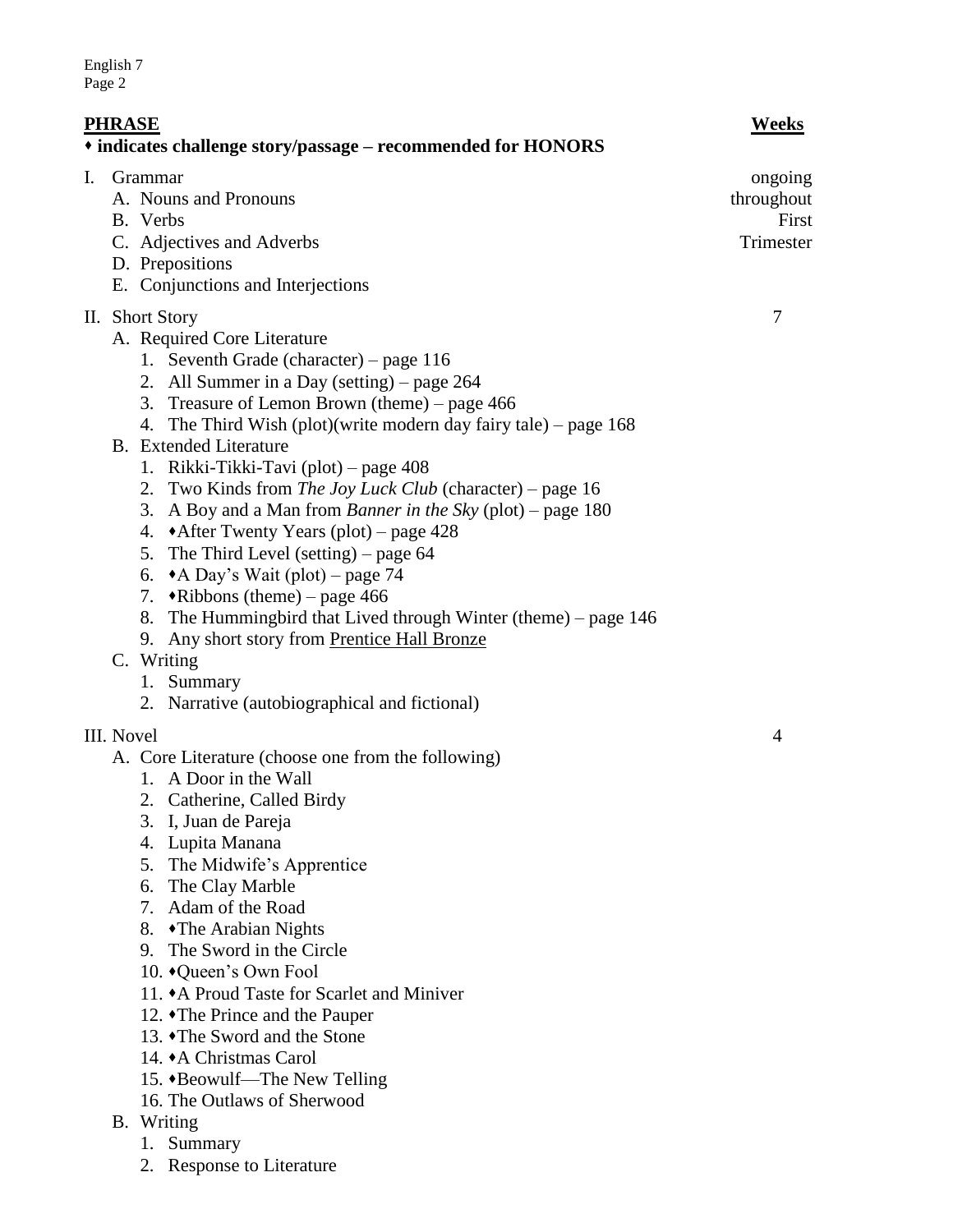#### **SECOND TRIMESTER**

### **ASSESSMENT BLUEPRINT:**

| <b>Trimester</b> | <b>Standard</b>                                                    | # of Questions |
|------------------|--------------------------------------------------------------------|----------------|
|                  | Idioms, analogies, metaphors, similes<br>RW.1.1                    |                |
|                  | Greek, Latin, and Anglo- Saxon roots and affixes<br>RW.1.2         |                |
|                  | RW.1.3 Clarify word meanings                                       | $\overline{2}$ |
|                  | Structure and purpose of informational materials<br>RC.2.1         | 3              |
|                  | Consumer, workplace, public documents<br>RC.2.2                    | 4              |
|                  | RC.2.3 Cause-and-effect                                            | $\overline{2}$ |
|                  | RC.2.4 Author's argument, point of view, perspective               | 3              |
|                  | RC.2.5 Technical directions                                        | 3              |
|                  | RC.2.6 Author's evidence; bias/stereotyping                        | 3              |
|                  | WC.1.4 Quotations marks, commas; English usage                     | 4              |
|                  | WC.1.5 Hyphens, dashes, brackets, semi-colons                      |                |
|                  | WC.1.6 Capitalization                                              | $\overline{2}$ |
|                  | Organizational structure with transitions to unify ideas<br>WS.1.1 | 2              |
|                  | Supporting statements and claims<br>WS.1.2                         | 2              |
|                  | WS.1.3 Notetaking, outlining, summarizing                          | 2              |
|                  | WS.1.7 Revisions                                                   | ∍              |

#### IV. Grammar ongoing and the set of the set of the set of the set of the set of the set of the set of the set of the set of the set of the set of the set of the set of the set of the set of the set of the set of the set of

- A. Capitalization throughout throughout throughout throughout throughout throughout throughout throughout throughout throughout throughout throughout throughout throughout throughout throughout throughout throughout throug
- B. Punctuation Second
- C. Basic Sentence Parts Trimester
- D. Phrases and Clauses
- E. Effective Sentences

#### V. Non-Fiction 5

- A. Required Core Literature
	- 1. Burning Out at Nine (expository) page 33
	- 2. Let the Reader Beware (practical/technical) page 503
	- 3. Four Skinny Trees (reflective) page 230
	- 4. The External Frontier (persuasive) page 319
	- 5. From *Into Thin Air* (narrative) page 190
- B. Extended Literature
	- 1. Melting Pot (expository) page 122
	- 2. A Colony in the Sky (expository) page 153
	- 3. The Iceman (expository) page 393
	- 4. Moving Mountains (practical/technical) page 138
	- 5. Fingerprints and Identity (practical/technical) page 138
	- 6. How to Enjoy Poetry (practical/technical) page 544
	- 7. How to Use Your New Alarm Chronograph Timer (practical/technical) page 759
	- 8. I Am a Native of North America (reflective) page 528
	- 9. From In Search of Our Mothers' Gardens (reflective) page 106
	- 10. From *Barrio Boy* (narrative) page 523
	- 11. My Furthest Back Person (narrative) page 46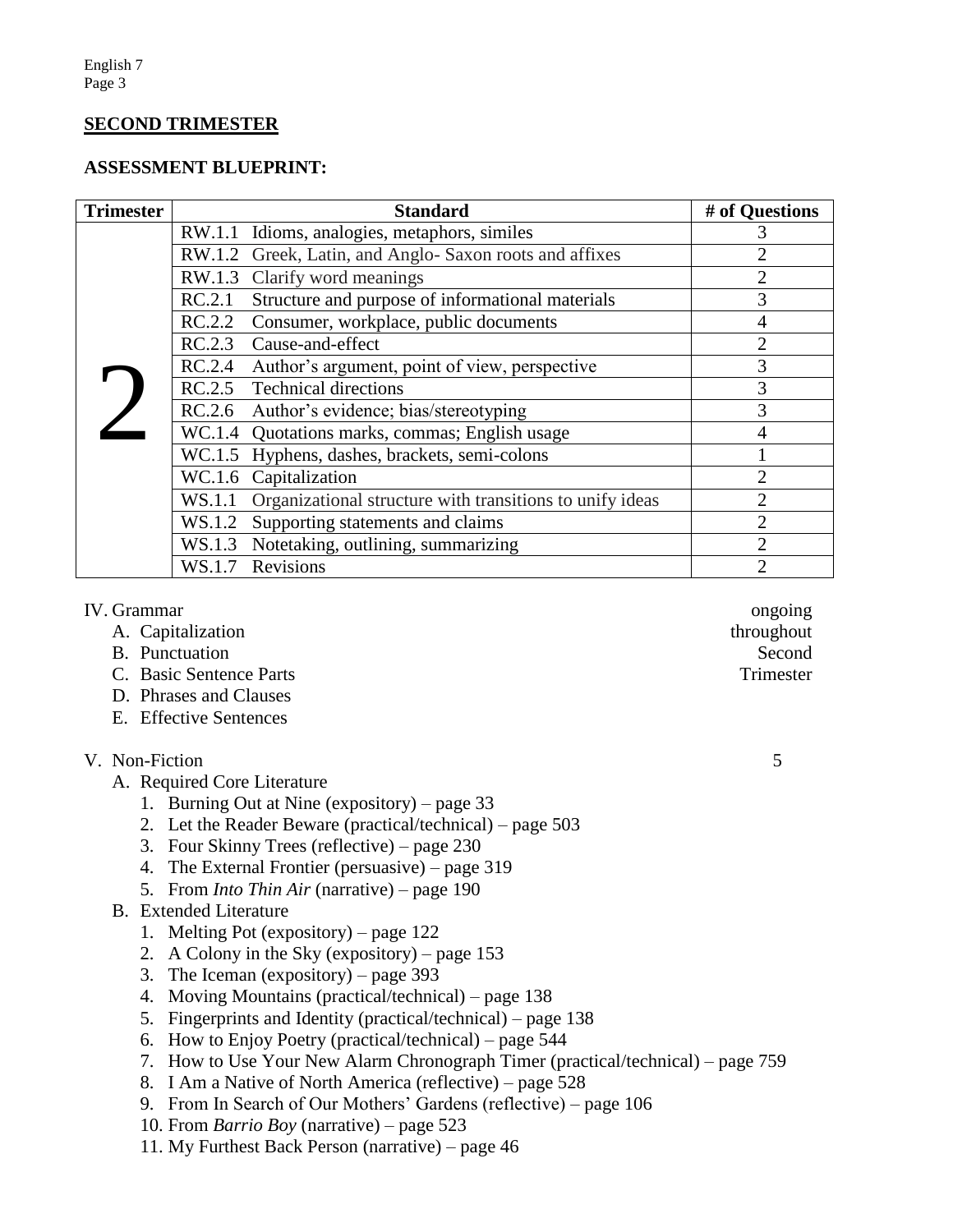- 12. Victor Edmundo Villasenor (narrative) page 58
- 13. Was Tarzan a Three-Bandage Man? (narrative) page 82
- 14. Rattlesnake Hunt (narrative) page 518
- 15. The Night the Bed Fell (narrative) page 254
- 16. Nolan Ryan (narrative) page 572
- 17. Any non-fiction from Prentice Hall Bronze
- C. Writing
	- 1. Summary
	- 2. Technical Writing
	- 3. Persuasive

## VI. Poetry 5

- A. Required Core Literature
	- 1. The Highwayman (narrative) page 276
	- 2. From Song of Myself; I'm Nobody; Me (lyric poetry) pages 38-40
	- 3. Seal; The Pasture; Three Haiku (form) pages 720-722
	- 4. Mother to Son (figurative language) page 144 (compare to Seuss All the Places You Will Go)
	- 5. Fog (figurative language) page 750
	- 6. Oranges (sensory language) page 85
	- 7. Annabel Lee (sound devices) page 728
- B. Extended Literature
	- 1. Father William (narrative) page 368
	- 2. The Cremation of Sam McGee (narrative) page 708
	- 3.  $\blacktriangleright$  The Charge of the Light Brigade (narrative) page 198
	- 4. Stopping by Woods on a Snowy Evening (form page 226
	- 5. Life (figurative language) page 751
	- 6.  $\blacktriangleright$  The Village Blacksmith (figurative language) page 748
	- 7. Miracles (sensory language) page 228
	- 8. Full Fathom Five (sound devices) page 736
	- 9. Martin Luther King (sound devices) page 730
	- 10. Onomatopoeia (sound devices) page 737
	- 11. Sarah Cynthia Sylvia Stout Would Not Take the Garbage Out (sound devices) page 366
	- 12. Any poetry from Prentice Hall Bronze
- C. Writing
	- 1. Descriptive Writing
- VII. STAR Writing Test Preparation 3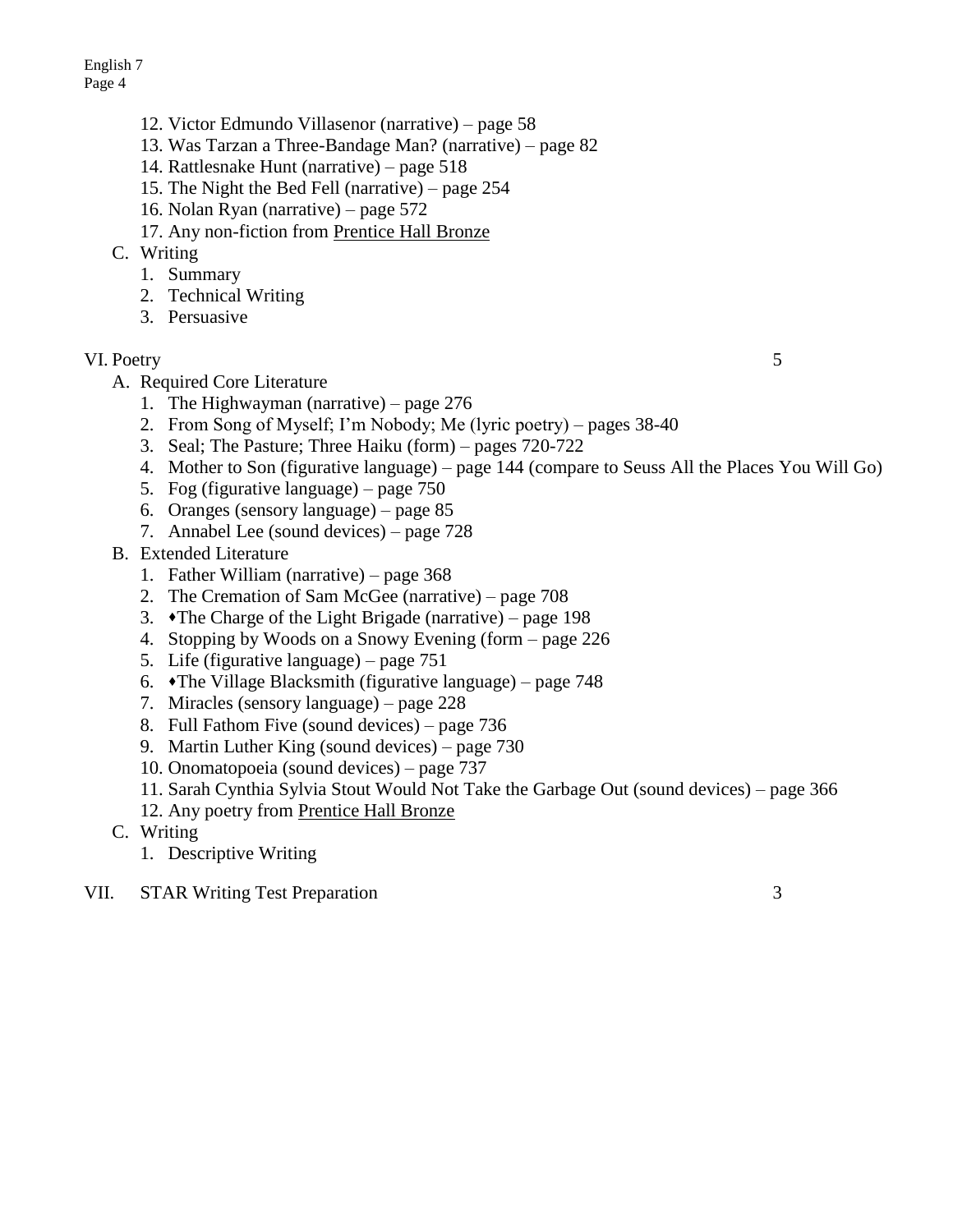## **THIRD TRIMESTER**

### **ASSESSMENT BLUEPRINT:**

| <b>Trimester</b> |        | <b>Standard</b>                                           | # of Questions              |
|------------------|--------|-----------------------------------------------------------|-----------------------------|
|                  | RW.1.1 | Idioms, analogies, metaphors, similes                     |                             |
|                  |        | RW.1.2 Greek, Latin, and Anglo- Saxon roots and affixes   |                             |
|                  |        | RW.1.3 Clarify word meanings                              | $\overline{2}$              |
|                  | RL.3.1 | Purposes / characteristics of forms of prose              |                             |
|                  |        | RL.3.2 Events that advance plot; foreshadowing            | 2                           |
|                  | RL.3.3 | Characterization                                          | 3                           |
|                  |        | RL.3.4 Recurring themes across works                      | $\overline{2}$              |
|                  |        | RL.3.5 Points of view in narrative text                   | 3                           |
|                  |        | WC.1.1 Placement of modifiers; active voice               |                             |
|                  |        | WC.1.2 Infinitives, participles; pronouns and antecedents |                             |
|                  | WS.1.1 | Organizational structure with transitions to unify ideas  | $\mathcal{D}_{\mathcal{A}}$ |
|                  | WS.1.2 | Supporting statements and claims                          | っ                           |
|                  | WS.1.3 | Notetaking, outlining, summarizing                        |                             |
|                  | WS.1.4 | Questions; inquiry, investigation and research            | 3                           |
|                  | WS.1.5 | Bibliography; citations                                   | $\overline{2}$              |
|                  | WS.1.7 | Revisions                                                 | っ                           |

VIII. Grammar ongoing

| .                        | $\sim$     |
|--------------------------|------------|
| A. Using Verbs           | throughout |
| <b>B.</b> Using Pronouns | Third      |
| C. Making Words Agree    | Trimester  |
| D. Using Modifiers       |            |
|                          |            |

IX. Poetry (continued—see above) 2

### X. Myths, Legends, and Folk Tales 3

- A. California State Standards
- B. Core Literature
	- 1. Icarus and Daedalus (myths) page 822
	- 2. Demeter and Persephone (myths) page 818
	- 3. Popocatepetl and Ixtlaccihuatl (legends) page 778
	- 4. The People Could Fly (folk tale) page 798
	- 5. The Lion and the Statue (fable) page 802
	- 6. The Fox and the Crow (fable) page 803
- C. Extended Literature
	- 1. All Stores are Anansi's (folk tale) page 804
	- 2. Any myth, legend, or folk tale from Prentice Hall Bronze
- D. Writing
	- 1. Narrative
	- 2. Research (cultures and myths from culture)
- XI. STAR Test Preparation and Testing 2-3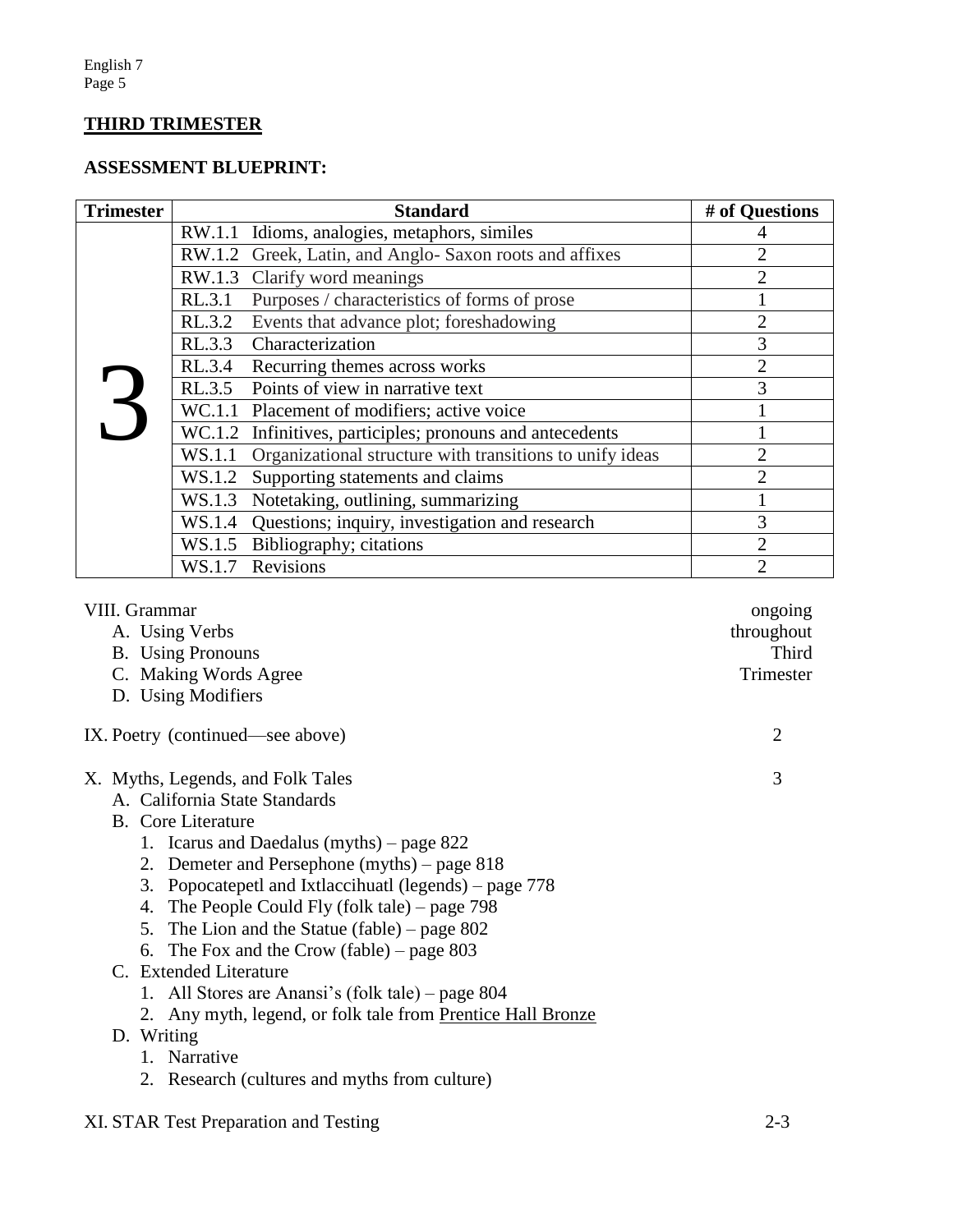## XII. Research Report 2-3

- A. Writing 1.4
- B. Writing 1.5

# XIII. Drama 4-5

- A. California State Standards
- B. Core Literature
	- 1. The Monsters are Due on Maple Street page 666
- C. Extended Literature
	- 1. A Christmas Carol; Scrooge and Marley page 600
	- 2.  $\blacktriangleright$  St. Crispian's Day Speech from Henry V page 202
	- 3. from Billy Elliott page 312
- D. Writing
	- 1. Narrative (drama) (write sequel to "Monsters on Maple Street")

# **DATE OF CONTENT REVISION:** October 2002

# **DATE OF CURRENT CONTENT REVISION:** March 2010

# **DATE OF BOARD APPROVAL**: December 12, 2002

| <b>CALIFORNIA CONTENT STANDARDS: READING</b>                                                                                                                                                                                                                                                                                                                                                                                                                                                                                                                                                                                                                                                                                                                                                                                                | # of<br><b>Items</b> | $\frac{9}{6}$ |
|---------------------------------------------------------------------------------------------------------------------------------------------------------------------------------------------------------------------------------------------------------------------------------------------------------------------------------------------------------------------------------------------------------------------------------------------------------------------------------------------------------------------------------------------------------------------------------------------------------------------------------------------------------------------------------------------------------------------------------------------------------------------------------------------------------------------------------------------|----------------------|---------------|
| 1.0 WORD ANALYSIS, FLUENCY, AND SYSTEMATIC VOCABULARY<br>DEVELOPMENT: Students use their knowledge of word origins and<br>word relationships, as well as historical and literary context clues, to<br>determine the meaning of specialized vocabulary and to understand<br>the precise meaning of grade-level-appropriate words.                                                                                                                                                                                                                                                                                                                                                                                                                                                                                                            | 11                   | 15%           |
| 1.1 Vocabulary and Concept Development: identify idioms, analogies,<br>metaphors, and similes in prose and poetry                                                                                                                                                                                                                                                                                                                                                                                                                                                                                                                                                                                                                                                                                                                           | 3                    |               |
| 1.2 Vocabulary and Concept Development: use knowledge of Greek, Latin,<br>and Anglo-Saxon roots and affixes to understand content-area vocabulary                                                                                                                                                                                                                                                                                                                                                                                                                                                                                                                                                                                                                                                                                           | 3                    |               |
| 1.3 Vocabulary and Concept Development: clarify word meanings through<br>the use of definition, example, restatement, or contrast                                                                                                                                                                                                                                                                                                                                                                                                                                                                                                                                                                                                                                                                                                           | 5                    |               |
| 2.0 READING COMPREHENSION (FOCUS ON INFORMATIONAL<br>MATERIALS): Students read and understand grade-level-appropriate<br>material. They describe and connect the essential ideas, arguments,<br>and perspectives of the text by using their knowledge of text structure,<br>organization, and purpose. The selections in Recommended Readings<br>in Literature, Kindergarten Through Grade Eight illustrate the quality<br>and complexity of the materials to be read by students. In addition, by<br>grade eight, students read one million words annually on their own,<br>including a good representation of grade-level-appropriate narrative<br>and expository text (e.g., classic and contemporary literature,<br>magazines, newspapers, online information). In grade seven, students<br>make substantial progress toward this goal. | 18                   | 24%           |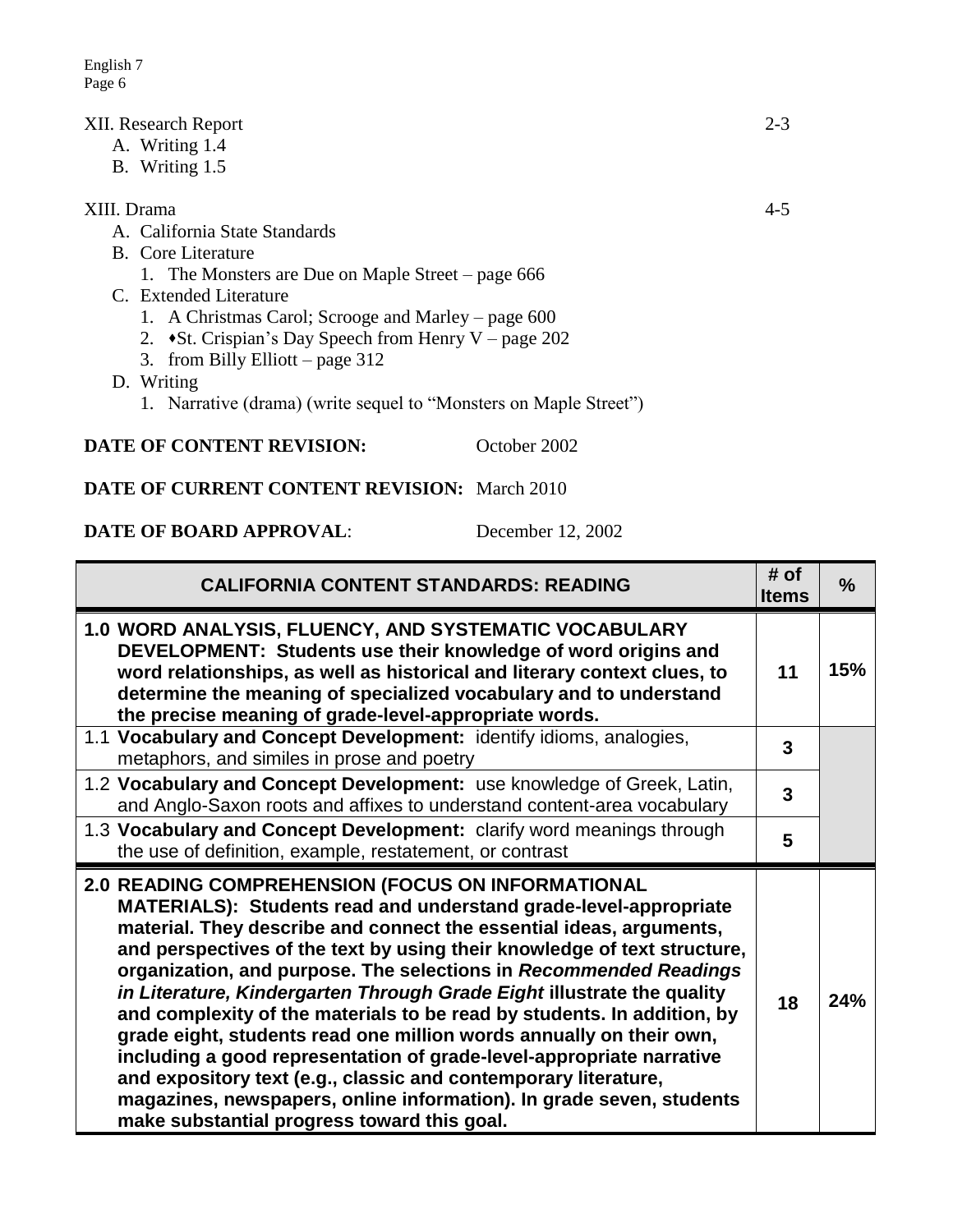| <b>CALIFORNIA CONTENT STANDARDS: READING</b>                                                                                                                                                                                                                                                                                                                                                                                                               | # of<br><b>Items</b> | $\frac{9}{6}$ |
|------------------------------------------------------------------------------------------------------------------------------------------------------------------------------------------------------------------------------------------------------------------------------------------------------------------------------------------------------------------------------------------------------------------------------------------------------------|----------------------|---------------|
| 2.1 Structural Features of Informational Materials: understand and analyze<br>the differences in structure and purpose between various categories of<br>informational materials (e.g., textbooks, newspapers, instructional manuals,<br>signs)                                                                                                                                                                                                             | 3                    |               |
| 2.2 Structural Features of Informational Materials: locate information by<br>using a variety of consumer, workplace, and public documents                                                                                                                                                                                                                                                                                                                  | 4                    |               |
| 2.3 Structural Features of Informational Materials: analyze text that uses<br>cause-and-effect organizational pattern                                                                                                                                                                                                                                                                                                                                      | $\overline{2}$       |               |
| 2.4 Comprehension and Analysis of Grade-Level-Appropriate Text: identify<br>and trace the development of an author's argument, point of view, or<br>perspective in text                                                                                                                                                                                                                                                                                    | 3                    |               |
| 2.5 Comprehension and Analysis of Grade-Level-Appropriate Text:<br>understand and explain the use of a simple mechanical device by following<br>technical directions                                                                                                                                                                                                                                                                                       | 3                    |               |
| 2.6 Expository Critique: assess the adequacy, accuracy, and appropriateness<br>of the author's evidence to support claims and assertions, noting instances<br>of bias and stereotyping                                                                                                                                                                                                                                                                     | 3                    |               |
| 3.0 LITERARY RESPONSE AND ANALYSIS: Students read and respond to<br>historically or culturally significant works of literature that reflect and<br>enhance their studies of history and social science. They clarify the<br>ideas and connect them to other literary works. The selections in<br>Recommended Readings in Literature, Kindergarten Through Grade<br>Eight illustrate the quality and complexity of the materials to be read<br>by students. | 13                   | 17%           |
| 3.1 Structural Features of Literature: articulate the expressed purposes and<br>characteristics of different forms of prose (e.g., short story, novel, novella,<br>essay)                                                                                                                                                                                                                                                                                  | 1                    |               |
| 3.2 Narrative Analysis of Grade-Level-Appropriate Text: identify events that<br>advance the plot, and determine how each event explains past or present<br>action(s) or foreshadows future action(s)                                                                                                                                                                                                                                                       | $\overline{2}$       |               |
| 3.3 Narrative Analysis of Grade-Level-Appropriate Text: analyze<br>characterization as delineated through a character's thoughts, words,<br>speech patterns, and actions; the narrator's description; and the thoughts,<br>words, and actions of other characters                                                                                                                                                                                          | 3                    |               |
| 3.4 Narrative Analysis of Grade-Level-Appropriate Text: identify and<br>analyze recurring themes across works (e.g., the value of bravery, loyalty,<br>and friendship; the effects of loneliness)                                                                                                                                                                                                                                                          | $\mathbf 2$          |               |
| 3.5 Narrative Analysis of Grade-Level-Appropriate Text: contrast points of<br>view (e.g., first and third person, limited and omniscient, subjective and<br>objective) in narrative text and explain how they affect the overall theme of<br>the work                                                                                                                                                                                                      | 3                    |               |
| 3.6 Literary Criticism: analyze a range of responses to a literary work and<br>determine the extent to which the literary elements in the work shaped those<br>responses                                                                                                                                                                                                                                                                                   | $\overline{2}$       |               |